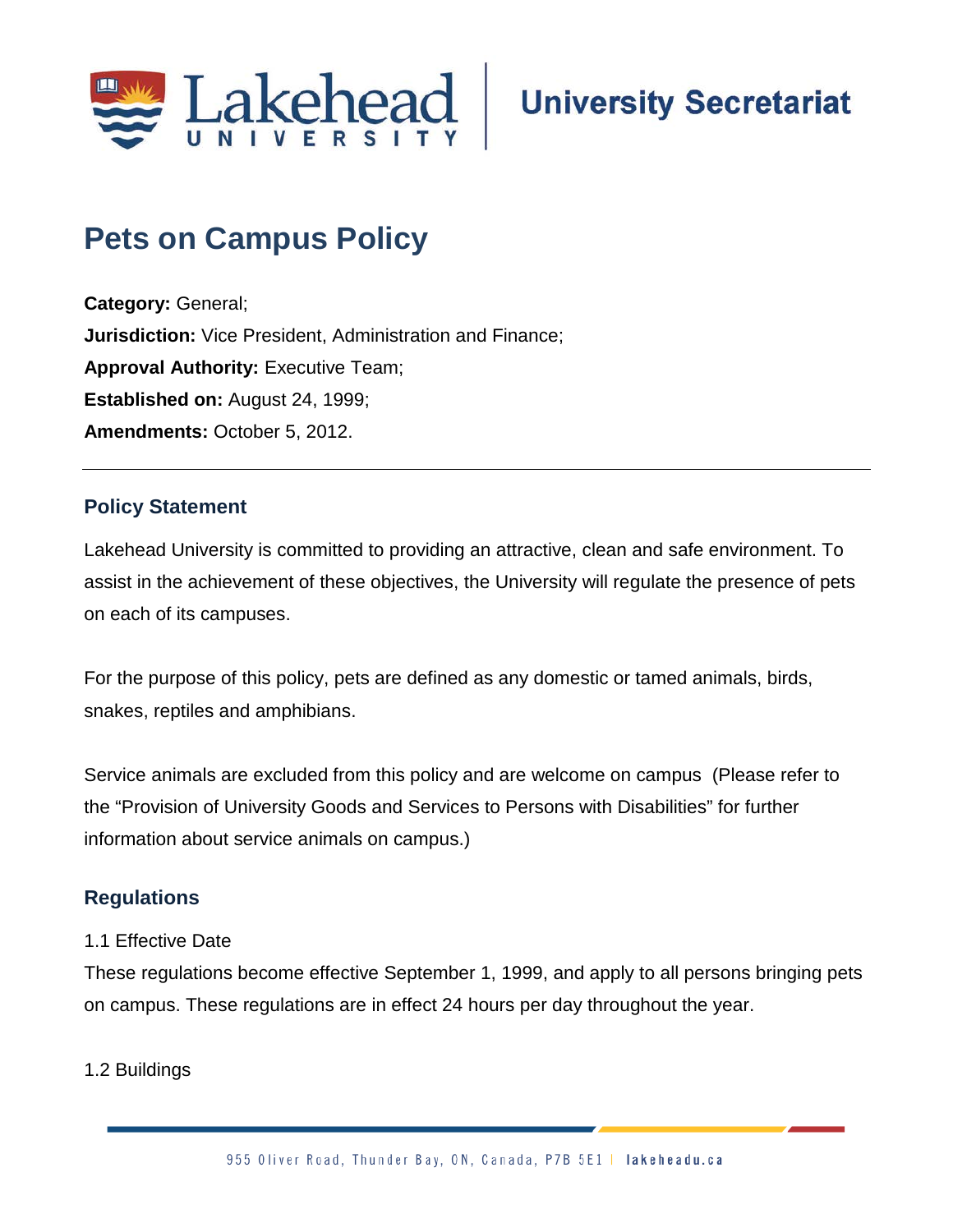Pets are not permitted in any University building, including residence buildings. The only exception to this prohibition pertains to service animals.

### 1.3 Grounds

Pets on the campus grounds must be leashed and under the control of their owner at all times. All animal excrement must be picked up by the owner and may only be discarded on campus if it is placed in waste containers.

No pets may be tied up outside buildings or left unattended on campus. Stray animals or those left unattended will be reported and removed by local animal control services. Any costs incurred in the removal or retrieval of a pet shall be the owner's responsibility.

### 1.4 Signage

Signage will indicate that pets are not allowed in buildings nor are they to be tied, left unattended or permitted to run at large.

#### 1.5 Special Events

In special circumstances, approval may be obtained from the Manager of Security Services in Thunder Bay, or Associate Vice-Provost in Orillia, for animals to be brought on campus for a singular event involving the display or demonstration of specialized skills or natural behaviours.

## 1.6 Confinement in Vehicles

Pets may be confined in vehicles parked on campus for a reasonable period of time, as long as the animal is not endangered and does not endanger others or create a public nuisance, e.g. excessive barking. In the event of endangerment to the animal or others, local animal control services will be contacted for appropriate action.

#### 1.7 Enforcement

All members of the University community are expected to comply with this policy. Security Services is responsible for the enforcement of these regulations. Any questions regarding the